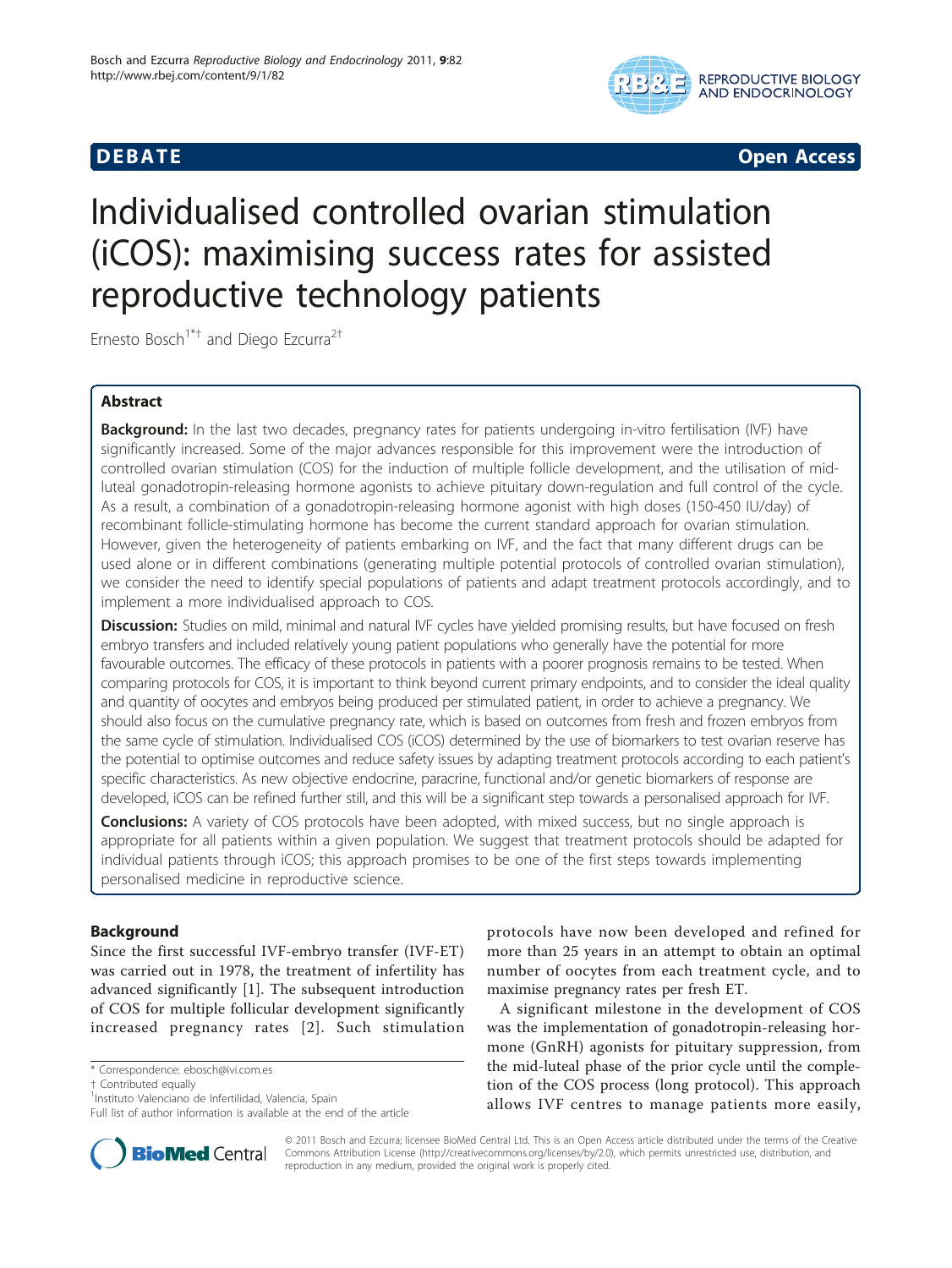thereby reducing cycle cancellation rates (as high as 35% before the introduction of GnRH agonists) [\[3](#page-6-0),[4\]](#page-6-0), results in greater numbers of oocytes retrieved, and produces better quality embryos and higher pregnancy rates than older protocols [\[5\]](#page-6-0). In current care, the GnRH agonist long protocol combined with high doses (150-450 IU/ day) of recombinant follicle-stimulating hormone (r-FSH) continues to be the most commonly used COS approach [[6,7](#page-6-0)], although the use of human menopausal gonadotropin (hMG) is also well established [[8](#page-6-0)]. This article will discuss proposed alternatives in clinical practice to the standard long protocol, the need to adapt approaches for patients sub-populations, and finally will consider the use of biomarkers as a tool for implementing an individualised approach to COS treatment protocols, and thus move into a new era of personalised medicine.

# Discussion

# Alternative COS protocols and the need for individualised treatment

The importance of achieving a good response to COS is underscored by the fact that the number of oocytes obtained following stimulation correlates positively with the ongoing pregnancy rate (Figure 1) (data on file from an unselected population of patients from the Instituto Valenciano de Infertilidad, Valencia, Spain) [\[9](#page-6-0)]. However, a significant proportion of patients show a low or poor response to the classical approach of the GnRH agonist long protocol, which does not make it the ideal choice for them. Consequently, several modifications and alternatives will be discussed that have been introduced to improve outcomes. These options should be considered in the context that success rates for IVF



remain low, and that further individualising treatment has the potential to produce significant improvement in pregnancy rates.

# Adjusting the standard protocols for COS

The 'short', 'ultrashort', 'micro-flare' and 'stop' GnRH agonist protocols involve adjusting the timing and dose of GnRH agonist administration, so that the patient benefits from the initial flare-up of endogenous follicle stimulating hormone (FSH) and luteinising hormone (LH) that may 'jump start' the follicles, in addition to the action of exogenous gonadotropins [[10,11\]](#page-6-0). Another modification to the standard long protocol involves changing the combination of gonadotropins. For example, the addition of LH has been shown to improve cycle outcomes in poor responders and patients > 35 years old [[12,13](#page-6-0)]. Moreover, pre-treatment with testosterone [[14,15\]](#page-6-0), oestrogens [\[16](#page-6-0)] or letrozole [\[17\]](#page-6-0) has also been proposed to increase ovarian response in this particular population.

# Mild and minimal ovarian stimulation

The traditional approach of an agonist long protocol which aims for an optimal number of oocytes, is not without drawbacks. The protocol is time consuming and involves complex regimens (at least 3 weeks of daily injections) that cause considerable patient discomfort, and has important short-term complications including ovarian hyperstimulation syndrome (OHSS) and a high incidence of multiple pregnancies. These negative aspects lead to a high rate of drop-outs [[18\]](#page-6-0), and increased costs [[19](#page-6-0)]. As a result, alternative COS approaches have been developed, whose aim is to optimise the likelihood of achieving a healthy birth at a reasonable cost, while ensuring patient comfort and reducing the incidence of complications. These mild stimulation protocols are less complex and time consuming, less expensive, have lower drop-out rates, and are hypothesised to have improved oocyte quality and endometrial receptivity than the traditional approach [[20\]](#page-6-0).

Mild ovarian stimulation is based on two principles: the use of GnRH antagonists, which cause immediate and dose-dependent gonadotropin suppression [[21\]](#page-6-0), and the concept that the impact of r-FSH on follicular recruitment depends on the length of exposure above a threshold, rather than the degree of FSH elevation [\[22](#page-6-0)]. This mild stimulation achieved similar pregnancy rates per started cycle compared with the conventional regimen, or compared with the standard GnRH agonist long protocol [[23](#page-6-0)]. Furthermore, the use of this approach has been shown to obtain a higher proportion of chromosomally normal embryos than a conventional stimulation strategy aimed at maximising oocyte yield [\[24\]](#page-6-0) with less psychological impact [\[25\]](#page-6-0) and lower costs per year of treatment [[26\]](#page-6-0).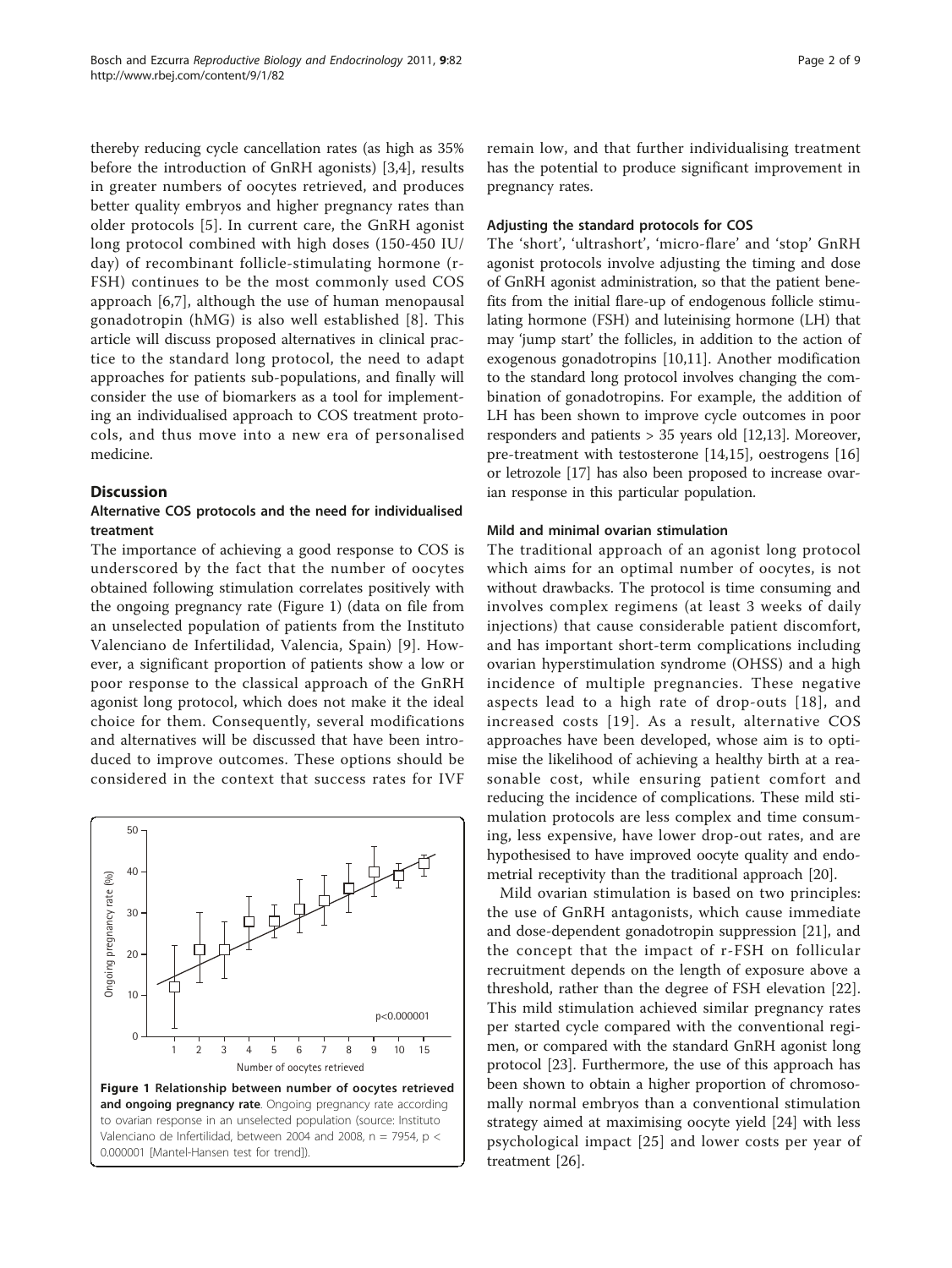An even more simplistic approach to ovarian stimulation that has been proposed [\[27\]](#page-6-0) uses clomiphene citrate as an antagonist of hypothalamic oestradiol receptors, thereby inhibiting both negative and positive feedback. Thus, in the minimal ovarian stimulation protocol, clomiphene citrate is used both to stimulate follicular development and to suppress ovulation. Pregnancy rates per transfer (34.1%) and the number of viable vitrified embryos  $(1.1 \pm 1.5)$  were promising, and were significantly higher with this regimen than an adjusted regimen using a lower dose of HMG or clomiphene citrate alone, as shown in a retrospective analysis of 3654 cycles [[28\]](#page-6-0).

# Natural ovarian cycles

In any discussion of approaches to COS, natural and modified natural cycles should be taken into account. Natural cycles involve monitoring a patient's spontaneous cycle, and retrieving a single oocyte prior to the LH peak; data show that this approach leads to a significantly lower pregnancy rate than is achieved with stimulated cycles [\[9](#page-6-0)]. In modified natural cycles, a cumulative ongoing pregnancy rate of 30% after six cycles has been reported, and the protocol has been proposed as a good option before attempting COS IVF [\[29](#page-6-0)].

#### Comparing ovarian stimulation protocols

There have been very encouraging results from studies on mild, minimal and natural ovarian stimulation approaches, in which fresh ETs were used exclusively [[23,27](#page-6-0)-[29\]](#page-6-0). However, the patients included in these studies were relatively young (mean age 33-34 years), lean (body mass index [BMI] between 23 and 24), with normal ovarian reserve and mostly with male, tubal or unexplained infertility, and so constitute a population in which the outcomes of fertility treatment are generally favourable. Unfortunately, the efficacy of these protocols in patients with a poorer prognosis remains uncertain.

It is also important to consider the lack of reports on the outcomes of pregnancies generated from frozenthawed IVF cycles. When only fresh ETs are analysed, several published studies have been unable to detect a significant difference between regimens [[30](#page-6-0)-[32\]](#page-6-0). It is therefore inaccurate to consider only the results of stimulation protocols that are based exclusively on fresh transfers. Cumulative pregnancy rates are more meaningful, being calculated by combining the outcomes from fresh and frozen-thawed embryos from the same cycle of stimulation. In our experience, a maximum of 8-9 retrieved mature oocytes is enough to achieve the highest cumulative pregnancy rates. Any protocol of stimulation that results in an increased number of good quality oocytes per cycle will not lead to a higher chance for a patient to become pregnant.

Furthermore, when considering what a successful outcome means to a couple suffering from infertility, it is important to remember that the most relevant measure of success is the ability to have a single healthy child delivered per initiated cycle, one patient, one embryo and one baby [[33](#page-6-0)]. To achieve this endpoint, it is of paramount importance to individualise COS protocols to be able to produce the optimal quantity and quality of oocytes and embryos, and thereby to maximise the chances of overall success. Without individualising treatment, the current move towards single ET is likely to have an adverse effect on pregnancy rates [[34](#page-6-0)].

#### How can patients and protocols be matched?

Matching patients with the ideal COS protocol is difficult because the outcome of ovarian stimulation is determined by many interacting factors (genetic and non-genetic), which influence the level of response achieved. The importance of each of these variables to the final outcome should not be underestimated; for example, the demographic characteristics of patients undergoing IVF have a crucial impact on the chances of success. Besides the well known impact of age [[35\]](#page-6-0) and ovarian reserve [\[9](#page-6-0)], the presence of endometriosis [[36](#page-6-0)], polycystic ovaries [[37](#page-6-0)] and a high BMI [[38\]](#page-6-0), can also affect ovarian response and/or cycle outcome. In reality, IVF units encounter a great variety of pathologies.

Table [1](#page-3-0) shows the demographic characteristics of a population undergoing IVF in a large universityaffiliated unit; the proportion of patients with a good prognosis was only 32%. Furthermore, in patients with the same pathologies, genetic differences may predispose some individuals to respond better to one stimulation protocol over another. Fortunately, as described previously, there are many different options for COS, based on different combinations of GnRH analogues and stimulation drugs (Table [2\)](#page-3-0). However, given the factors mentioned above, it is inaccurate to put forward one single protocol for a particular patient group, when there may be considerable genetic variation within that population. At the present time, COS is generally being utilised in an empirical way; and unfortunately, trialand-error methodology is the most frequent path for infertile patients. The type of protocol that is selected for a patient is dependent on multiple factors, including physician experience, the individual patient pathology, age, BMI and practice guidelines of individual fertility clinics.

# Individualised COS (iCOS): the first step towards personalised medicine

The diversity seen in the population of fertility patients, means that continuing with a single approach to treatment is unlikely to further improve outcomes.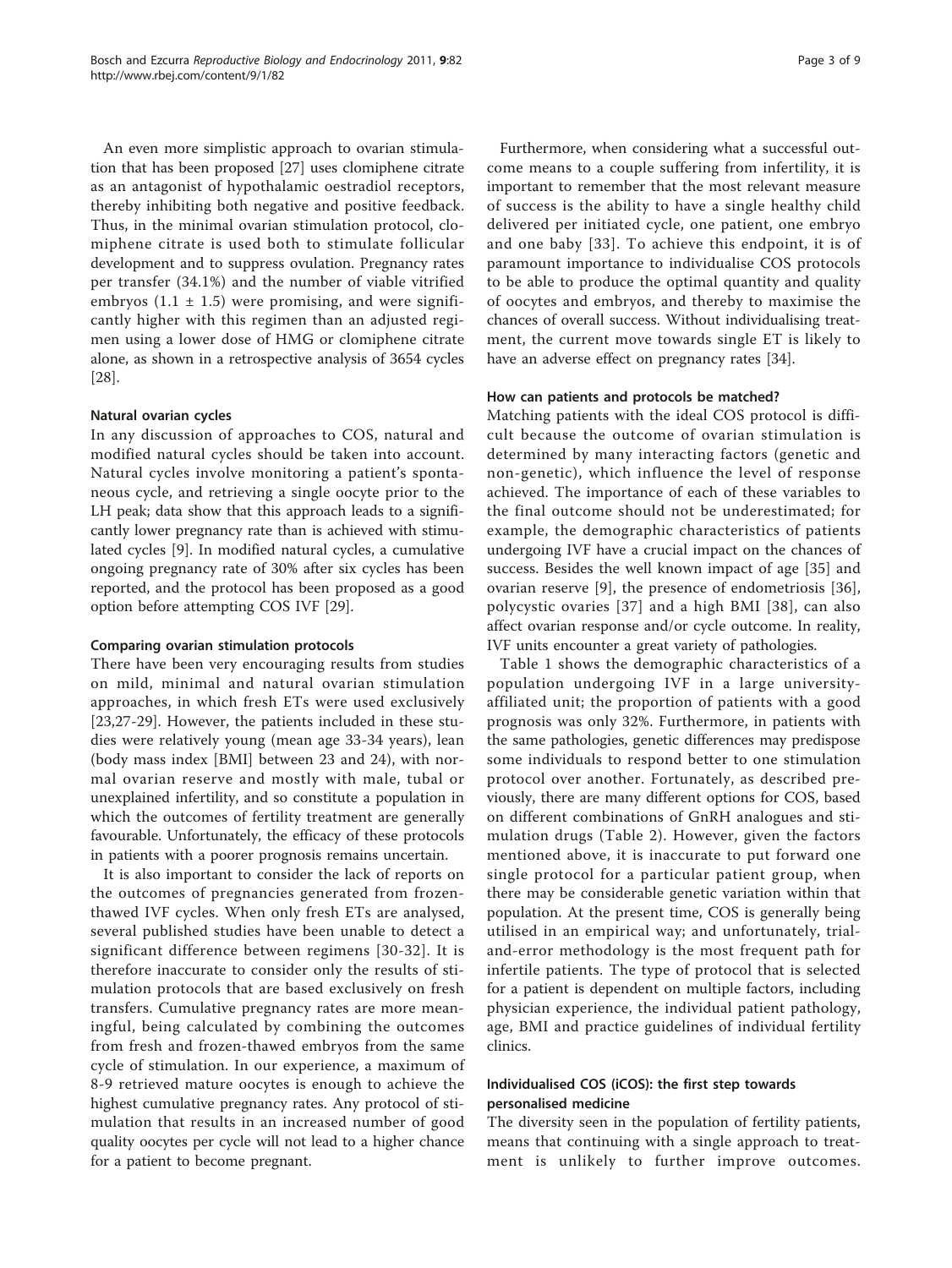<span id="page-3-0"></span>Table 1 Characteristics of patients undergoing IVF in the Instituto Valenciano de Infertilidad between 2004 and 2008 (n = 7954)

| <b>Characteristics</b> | Age group (years) |           |      |       |        |      |  |  |
|------------------------|-------------------|-----------|------|-------|--------|------|--|--|
|                        |                   | $\leq$ 35 |      | 36-40 | >40    |      |  |  |
| <b>BMI</b>             | < 25              | > 25      | < 25 | > 25  | $<$ 25 | > 25 |  |  |
| Normo ovulatory (%)    | 31.9              | 5.6       | 19.3 | 41    |        | 1.8  |  |  |
| Anovulation/PCOS (%)   | 4.5               | 25.       | 14   | 09    | 0.06   | 0.04 |  |  |
| Low responders (%)     | 4.4               | 07        | 3.6  | 0.6   | በ 34   | 0.06 |  |  |
| Endometriosis (%)      | 57                | 0.4       | 27   | 02    | 0.18   | 0.02 |  |  |

Reproductive medicine is similar to other therapeutic areas in that personalised medicine and customised therapy is still under some development, and there are several barriers to overcome [[39](#page-7-0)]. On one side, some pharmaceutical companies involved in the fertility field promote a blockbuster model, focused on developing and marketing drugs for use in as broad a patient group as possible, while discouraging the development of therapies for smaller sub-populations and the diagnostic tests that can identify those sub-populations. On the other side, regulatory agencies cause too many resources to be devoted to Phase III clinical trials, which mean that very few resources are available for post-approval drug monitoring and assessment. In addition, clinicians' daily practice is often empirical, despite the availability of diagnostic tests that could guide more personalised prescription of drugs and procedures. A further issue is that clinical trials for new drugs generally use the best population of patients to capture data against a comparator under ideal conditions. However, this population often represents only a small proportion of the patients typically seen in day-to-day clinical practice.

The adoption and expansion of iCOS through the application of a combination of biomarkers of ovarian reserve, follicle recruitment and genetic configuration of the receptors for the hormones utilised is required. Pharmacogenomics is the branch of pharmacology,

which examines the influence of genetic variability on the variation in the response to drugs seen between patients. By studying correlations between gene expression or single-nucleotide polymorphisms and the efficacy or toxicity of a drug, pharmacogenomics aims to provide a rational way to optimise drug therapy according to the patient's genotype, to ensure maximum efficacy with minimal adverse effects. Such approaches promise the advent of 'personalised medicine', in which drugs and drug combinations are tailored to each individual's unique genetic make-up. As an example of the issues which this approach may help to address, the study of Shahine and colleagues has recently shown that Asian women had significantly lower implantation, clinical pregnancy, and live birth rates than Caucasian women, even though the population was composed exclusively of women in whom only the highest quality embryos had been transferred [\[40](#page-7-0)]. In addition, a study on FSH receptor gene polymorphisms has suggested that variation in the response to FSH is related to the fact that women with ovarian dysfunction tend to carry the Ser/Ser allelic variant, whereas good responders more often carry the Asn/Ser allelic variant, which has a higher FSH sensitivity [\[41](#page-7-0)]. Further work to clarify the utility of FSH receptor gene polymorphisms is needed [[42\]](#page-7-0).

The analysis of LH receptor polymorphisms has also produced interesting results. It has been shown that the incidence of a common LH receptor polymorphism is significantly higher in patients needing high doses of r-FSH for COS [[43\]](#page-7-0). In addition, these patients have been shown to have a better outcome when recombinant LH is added to r-FSH for COS [[44](#page-7-0),[45\]](#page-7-0). Therefore, this approach could be useful for determining the need for LH in a particular population undergoing COS.

# iCOS: how to customise IVF treatment using biomarkers As previously discussed, patient age, hormonal status, PCOS, endometriosis and previous response to COS are

|            |                                | GnRH agonist/antagonist protocol |                     |                    |                 |                        |                            |      |                  |  |
|------------|--------------------------------|----------------------------------|---------------------|--------------------|-----------------|------------------------|----------------------------|------|------------------|--|
|            |                                |                                  | <b>GnRH</b> agonist |                    |                 | <b>GnRH</b> antagonist |                            |      | No GnRH analogue |  |
|            |                                | Long                             | Short               | <b>Micro flare</b> | <b>Standard</b> | Mild                   | <b>Modified</b><br>natural | Mini | <b>Natural</b>   |  |
|            | Gonadotropins and other agents |                                  |                     |                    |                 |                        |                            |      |                  |  |
| <b>FSH</b> |                                |                                  |                     |                    |                 |                        |                            |      |                  |  |
| <b>HMG</b> |                                |                                  |                     |                    |                 |                        |                            |      |                  |  |
| $FSH + LH$ |                                |                                  |                     |                    |                 |                        |                            |      |                  |  |
| Others:    | Clomiphene                     |                                  |                     |                    |                 |                        |                            |      |                  |  |
|            | Letrozole                      |                                  |                     |                    |                 |                        |                            |      |                  |  |
|            | Testosterone                   |                                  |                     |                    |                 |                        |                            |      |                  |  |
|            | Oestrogens                     |                                  |                     |                    |                 |                        |                            |      |                  |  |

Table 2 Choices for COS according to possible combinations of GnRH agonist/antagonist and stimulation drugs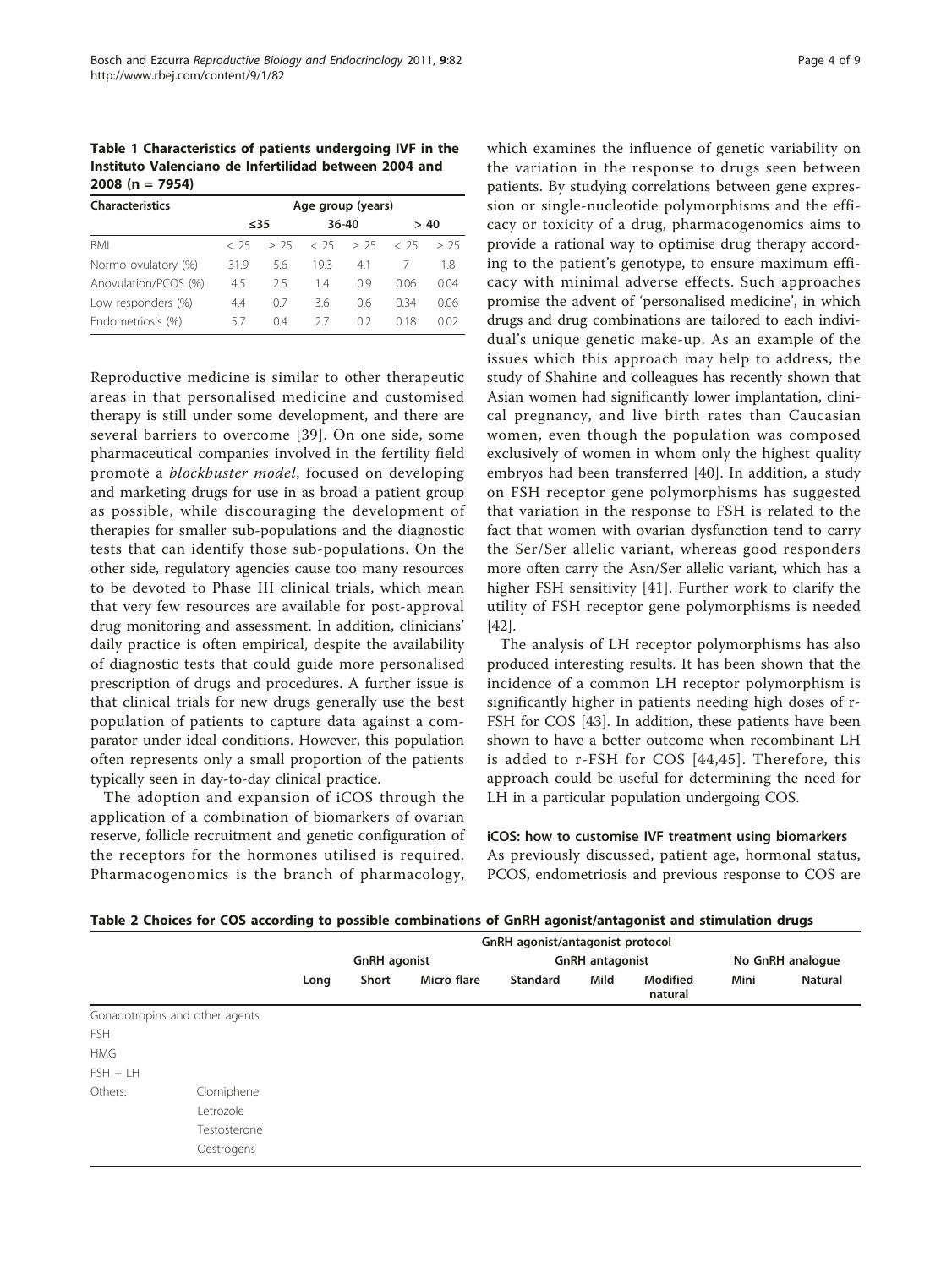all factors that contribute to infertility and impact on the outcome of IVF. We already treat patients differently depending on these characteristics, however, there are further clinical features that indicate patients who may benefit from COS tailored to their specific needs. It is feasible to further define every patient before starting a COS cycle, by analysing various endocrine/paracrine biomarkers, including FSH, anti-Müllerian hormone (AMH) or inhibin B hormone levels, as well as functional biomarkers such as antral follicle count (AFC) [[46\]](#page-7-0). These biomarkers can provide a very specific characterisation of a particular patient and each has its own advantages (Table 3),

Day 3 FSH, oestradiol and inhibin B have traditionally been used as indicators of ovarian reserve. Inhibin B is a protein produced by the granulosa cells of pre-and early-antral follicles, and circulating levels of inhibin B are highest during the earliest and mid-stages of the normal menstrual cycle [[47\]](#page-7-0). FSH and oestradiol also vary during the menstrual cycle and even though these molecules were suggested as direct biomarkers of ovarian reserve over a decade ago, there is still some doubt as to the validity of this hypothesis, and further clarification is needed [[46,48-51\]](#page-7-0).

AFC can be used as an indicator of the number of follicles present. AFC does not change during the menstrual cycle [\[52\]](#page-7-0) but has been shown to steadily decrease during the reproductive years. This decline in AFC is in line with the belief that the number of antral follicles indicates the size of the primordial follicle pool [[53\]](#page-7-0). However, AFC is of limited clinical value for use in the prediction of pregnancy [[46\]](#page-7-0).

AMH is a member of the transforming growth factor- $\beta$  family, and is the first predictive paracrine biomarker used to anticipate the magnitude of ovarian response in women undergoing IVF. AMH is primarily a product of the granulosa cells in the pre-antral and small-antral follicles [[54\]](#page-7-0) and correlates with AFC. AMH appears to be more accurate in predicting ovarian response than patient age, ovarian volume or day 3 levels of FSH, oestradiol or inhibin B [[55\]](#page-7-0). An additional benefit of AMH, is that it is a stable biomarker within and between

Table 3 Characteristics of potential markers for response to COS (where +++ = degree to which a characteristic is present)

| Characteristics of an effective marker | Aae      | AMH      | FSH     | AFC      |
|----------------------------------------|----------|----------|---------|----------|
| Prediction of poor response            |          | $^{+++}$ | $^{++}$ | $^{+++}$ |
| Prediction of hyper response           | $^{+}$   | $^{+++}$ |         | $^{++}$  |
| Low inter-cycle variability            | $^{+++}$ | $^{++}$  |         | $^{++}$  |
| Low intra-cycle variability            | $^{+++}$ | $^{++}$  |         | $^{++}$  |
| Applicable to all patients             | $^{+++}$ | $+++$    | $\pm$   | $^{+}$   |
| Low cost of applying test              | $^{+++}$ |          |         |          |

menstrual cycles [[56](#page-7-0),[57\]](#page-7-0), removing the need for cycle stage dependent blood samples or ultrasound scans. Serum AMH currently has the strongest predictive capability for ovarian response and pregnancy for couples with advanced female age or absence of male factors [[58\]](#page-7-0).

A recent review of over 20 retrospective and prospective studies of the use of AMH as a marker of ovarian response to COS showed a positive correlation between basal AMH serum levels and the number of retrieved oocytes in women undergoing ovarian stimulation [\[59](#page-7-0)]. There have been a limited number of studies published to date on the relationship between AMH levels and OHSS, however, studies show that hyper stimulation and OHSS may be associated with higher mean basal AMH levels [[55](#page-7-0),[60-65](#page-7-0)]. The studies by Lee et al. and Nardo et al. showed that basal AMH levels above 3.5 ng/ml are good predictors of hyper response and OHSS, and patients who fall into this group may benefit from the use of milder, more patient-friendly stimulation protocols [\[64,65\]](#page-7-0).

Further evidence of the use of AMH and AFC as predictors of hyper response in COS was provided by Broer et al. who conducted a systematic review and meta-analysis of the existing literature. The authors concluded that AMH and AFC levels could potentially be used to individualise FSH dosing regimens during COS [[66\]](#page-7-0). It is important to note that AMH levels can also be useful in identifying oocyte donors who are at risk of developing OHSS, and assist in appropriate dose adjustment [[67\]](#page-7-0).

There have been very few studies that have investigated the relationship between serum AMH levels following IVF, and the number of live births achieved. Nelson et al., 2007 demonstrated in a prospective study of 340 women that the live birth rate increased with increasing basal AMH levels. However, this was only seen in women with basal AMH levels < 7.8 pmol/L [[55\]](#page-7-0).

It is likely that AMH cannot predict if a patient will become pregnant, but that it can predict patients who have a higher probability of becoming pregnant following IVF, as well as identifying those at higher risk of developing OHSS.

In addition to only looking at AMH levels and outcome of IVF, a recent prospective cohort study of 538 women by Nelson et al., 2009 went a step further and investigated the relationship between AMH levels and the success of different IVF treatment protocols. Women with high AMH levels (> 15 pmol/L), classified as high responders, who had a low starting dose of FSH followed by a GnRH antagonist protocol rather than an agonist protocol, eliminated the need for complete cryopreservation of embryos due to excess response. These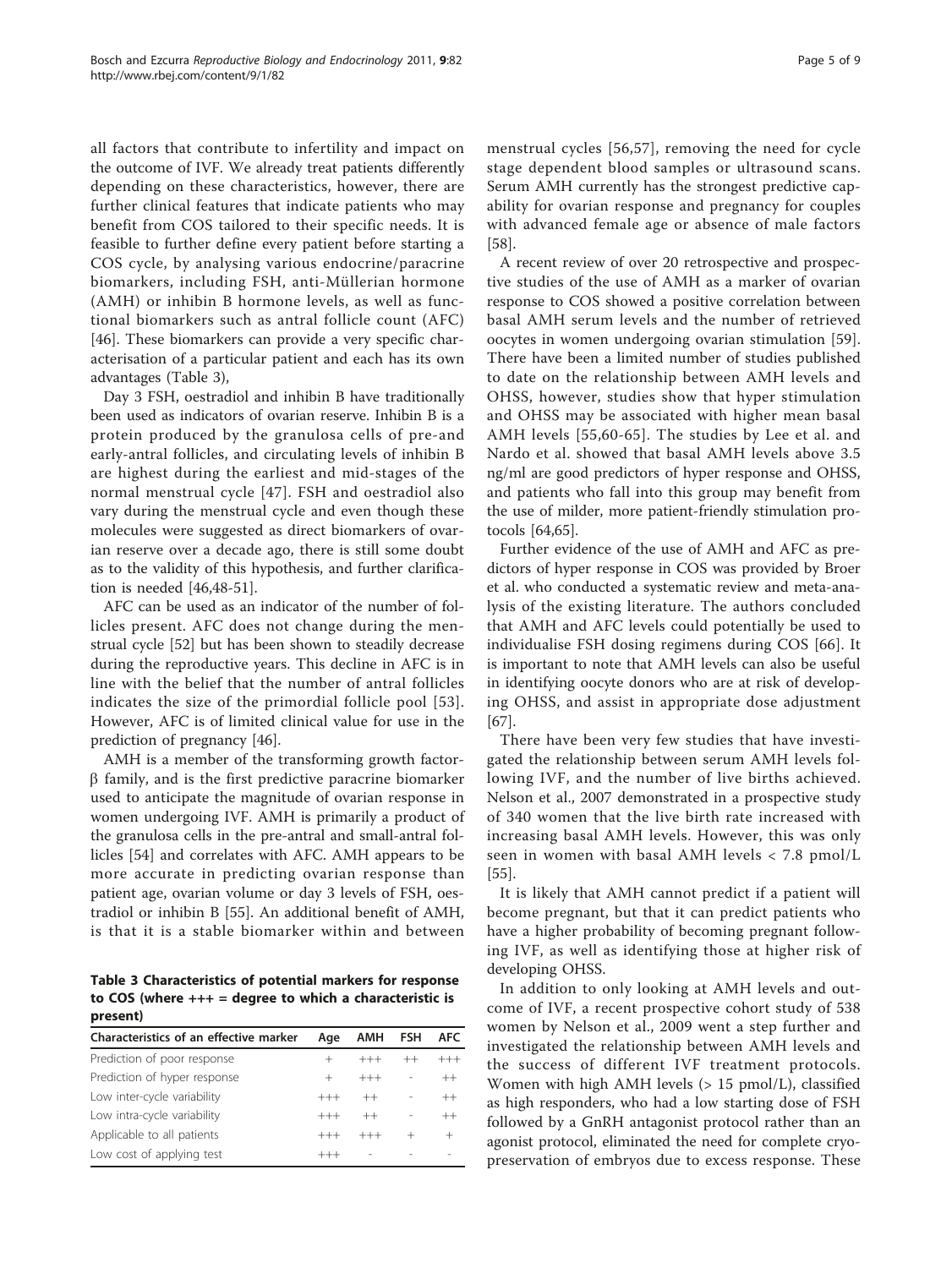women also had a higher fresh cycle clinical pregnancy rate and fewer hospitalisations for OHSS. Women with normal AMH levels (5-15 pmol/L) treated with a traditional GnRH agonist long protocol, showed a low incidence of excess response and poor response. Finally, women with low AMH  $(1 - < 5 \text{ pmol/L})$ , classified as reduced responders, exhibited a suboptimal response to COS and low pregnancy rates irrespective of the treatment strategy used [[68\]](#page-7-0).

In addition to the hormone and functional biomarkers mentioned, genetic traits and abnormalities can also influence fertility and could provide further biomarkers. Identification and in vitro characterisation of four abnormal FSH receptor variants indicates that screening of patients before embarking on stimulation with FSH may be beneficial for success [[69\]](#page-7-0). It has also been suggested that hyposensitivity to FSH may be caused by an abnormal variant of the FSH receptor that reduces sensitivity to the receptor [\[70\]](#page-7-0). Mutations in the genes coding for LH [[71-75](#page-7-0)] and the LH receptor [\[76-](#page-7-0)[78](#page-8-0)] have been identified and these mutations may play a role in the cause of infertility, as well as influence the success or failure of fertility treatment. Further, it has been suggested that assessing serum androgen levels prior to initiation of COS may be beneficial for the selection of gonadotropin starting doses. An assessment of theca cell function following a GnRH agonist stimulation test prior to the initiation COS revealed that serum steroid levels correlated with AFC, as well as with sensitivity to FSH [[79](#page-8-0)].

There is also currently a large body of work underway to find novel and objective biomarkers for oocyte and embryo quality, and for other factors such as endometrial status, [[58,](#page-7-0)[80,81\]](#page-8-0), which in the future may offer the possibility of refining IVF even further. Further largescale studies to determine the relationship between levels of biomarker such as AMH and the success of different IVF treatment protocols in different patient populations are required to fully realise the future potential of IVF success.

# The future potential of increased IVF success through the development and implementation of iCOS

Today, after 30 years of IVF practice, the live birth rate for patients with a very good prognosis is still below 50%. Taking a qualitative leap in IVF techniques, by introducing a more individualised approach such as iCOS could dramatically improve results and reduce safety issues. We must match the right drugs and protocols of stimulation to the right patients. By developing technologies to improve culture conditions and to objectively identify the gametes that will generate embryos with high implantation potential, the extent of the improvements that iCOS can facilitate is almost unimaginable. To complete the circle, if we develop technologies that allow us to define endometrial receptivity status, we will be able to revolutionise the system, and therefore achieve the best outcomes for the benefit of our patients.

We foresee a future in which patients will be tested to define their endocrine/paracrine status and genetic make-up to define a path for iCOS that will be adapted according to their individual needs. The iCOS protocols will be designed to produce an ideal number of high quality oocytes and embryos, and advanced technologies will allow us to select the optimal embryo to transfer. Single ET, vitrification and objective uterine receptivity tests will maximise each patient's chance of achieving a successful pregnancy.

# Conclusions

The introduction of COS to IVF approaches has significantly improved outcomes, but current stimulation protocols are not optimal for all patient groups. In addition, COS regimens are complex and may have negative effects such as OHSS. Alternatives to standard COS protocols, including mild and natural cycles, have shown some success, but no single approach is appropriate for all patients in a given population. We propose that treatment should be adapted for individual patients through iCOS and that, together with the further development of objective biomarkers of response, will be an important first step towards implementing personalised medicine in reproductive science.

#### List of abbreviations

AFC: antral follicle count; AMH: anti-Müllerian hormone; BMI: body mass index; COS: controlled ovarian stimulation; FSH: follicle-stimulating hormone; GnRH: gonadotropin-releasing hormone; HMG: human menopausal gonadotropin; iCOS: individualised controlled ovarian stimulation; IVF-ET: invitro fertilisation-embryo transfer; LH: luteinising hormone; OHSS: ovarian hyperstimulation syndrome; PCOS: polycystic ovary syndrome; r-FSH: recombinant follicle-stimulating hormone.

#### Acknowledgements

The authors would like to thank Cheryl Wright for her medical writing assistance. Cheryl Wright is a Principal Medical Writer with Gardiner-Caldwell Communications, UK. Funding for medical writing support was provided by Merck Serono S.A.-Geneva.

#### Author details

<sup>1</sup>Instituto Valenciano de Infertilidad, Valencia, Spain. <sup>2</sup>Merck Serono S.A. Geneva, Switzerland.

#### Authors' contributions

EB and DE agreed the scope of this article, prepared the initial draft, and reviewed the manuscript at all stages. They are fully and equally responsible for the content of the article. Both authors read and approved the final manuscript.

#### Competing interests

EB has received consultation fees from Merck-Serono and Schering Plough, and honoraria for participating in sponsored symposiums by Merck-Serono S.A.-Geneva, Schering Plough and Ferring Pharmaceuticals. DE is an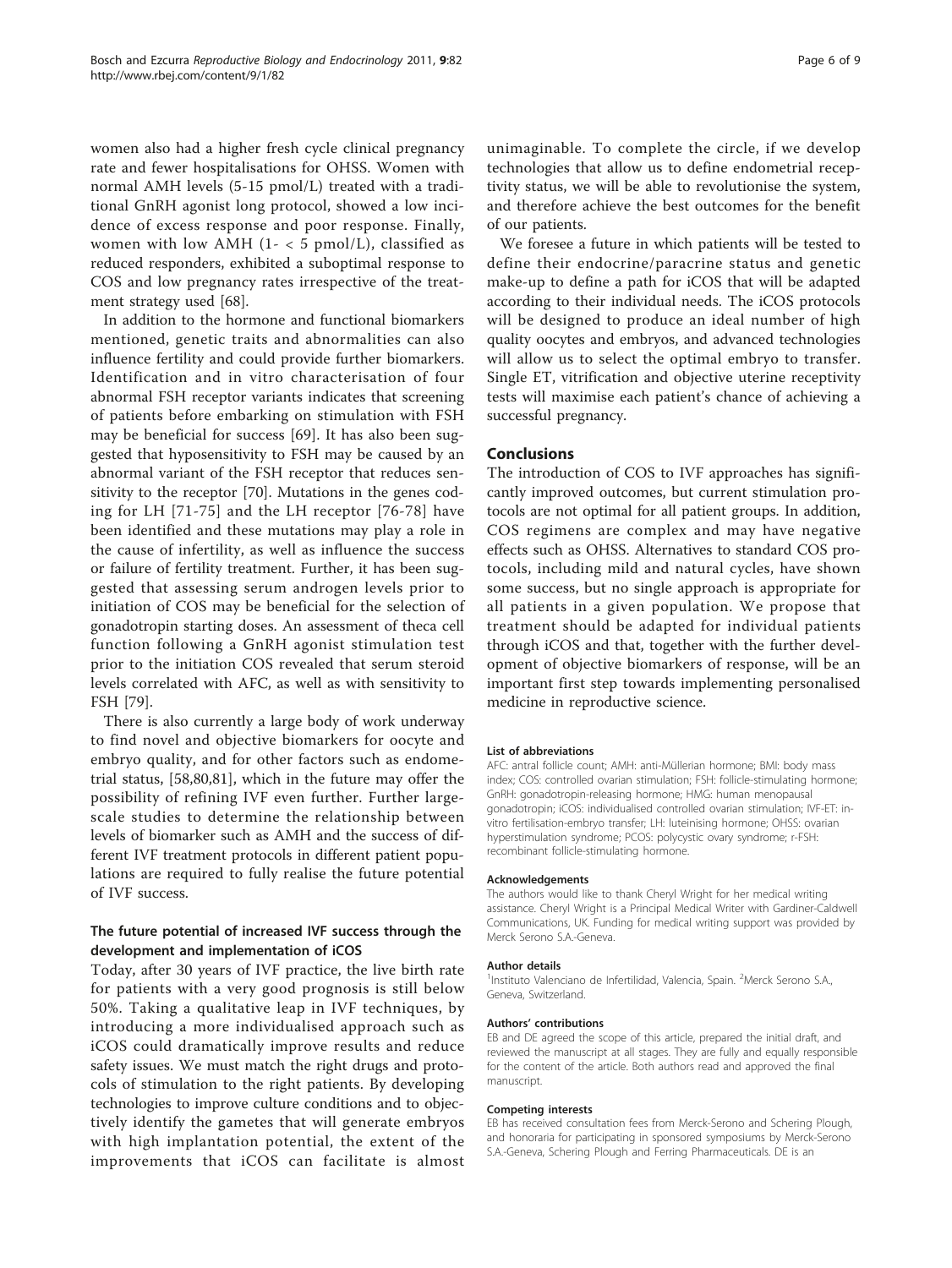<span id="page-6-0"></span>employee of Merck Serono S.A.-Geneva, Switzerland (an affiliate of Merck KGaA, Darmstadt, Germany).

Received: 25 January 2011 Accepted: 21 June 2011 Published: 21 June 2011

#### References

- Steptoe PC, Edwards RG: Birth after the reimplantation of a human embryo. Lancet 1978, 12:366.
- 2. Trounson AO, Leeton JF, Wood C, Webb J, Wood J: [Pregnancies in](http://www.ncbi.nlm.nih.gov/pubmed/7221557?dopt=Abstract) [humans by fertilization in vitro and embryo transfer in the controlled](http://www.ncbi.nlm.nih.gov/pubmed/7221557?dopt=Abstract) [ovulatory cycle.](http://www.ncbi.nlm.nih.gov/pubmed/7221557?dopt=Abstract) Science 1981, 212:681-682.
- 3. Loumaye E: [The control of endogenous secretion of LH by](http://www.ncbi.nlm.nih.gov/pubmed/2193939?dopt=Abstract) [gonadotrophin-releasing hormone agonists during ovarian](http://www.ncbi.nlm.nih.gov/pubmed/2193939?dopt=Abstract) [hyperstimulation for in-vitro fertilization and embryo transfer.](http://www.ncbi.nlm.nih.gov/pubmed/2193939?dopt=Abstract) Hum Reprod 1990, 5:357-376.
- 4. Balasch J: GnRH agonist protocols: which one to use? In Female Infertility Therapy: Current Practice. Edited by: Shoham Z, Jacobs HS, Howles CM. London, UK: Martin Dunitz Ltd; 1998:89-203.
- 5. Hughes EG, Fedorkow DM, Daya S, Sagle MA, Van de Koppel P, Collins JA: [The routine use of gonadotropin-releasing hormone agonists prior to in](http://www.ncbi.nlm.nih.gov/pubmed/1426372?dopt=Abstract) [vitro fertilization and gamete intrafallopian transfer: a meta-analysis of](http://www.ncbi.nlm.nih.gov/pubmed/1426372?dopt=Abstract) [randomized controlled trials.](http://www.ncbi.nlm.nih.gov/pubmed/1426372?dopt=Abstract) Fertil Steril 1992, 58:888-896.
- FIVNAT: [French National Register on in vitro fertilization.](http://www.ncbi.nlm.nih.gov/pubmed/9410352?dopt=Abstract) Contracept Fertil Sex 1997, 25:499-502, 1996 report.
- 7. Macklon NS, Stouffer RL, Giudice LC, Fauser BC: [The science behind 25](http://www.ncbi.nlm.nih.gov/pubmed/16434510?dopt=Abstract) [years of ovarian stimulation for in vitro fertilization.](http://www.ncbi.nlm.nih.gov/pubmed/16434510?dopt=Abstract) Endocr Rev 2006, 27:170-207.
- 8. Coomarasamy A, Afnan M, Cheema D, van der Veen F, Bossuyt PM, van Wely M: [Urinary hMG versus recombinant FSH for controlled ovarian](http://www.ncbi.nlm.nih.gov/pubmed/18056719?dopt=Abstract) [hyperstimulation following an agonist long down-regulation protocol in](http://www.ncbi.nlm.nih.gov/pubmed/18056719?dopt=Abstract) [IVF or ICSI treatment: a systematic review and meta-analysis.](http://www.ncbi.nlm.nih.gov/pubmed/18056719?dopt=Abstract) Hum Reprod 2008, 23:310-315.
- 9. Verberg MF, Eijkemans MJ, Macklon NS, Heijnen EM, Baart EB, Hohmann FP, Fauser BC, Broekmans FJ: [The clinical significance of the retrieval of a low](http://www.ncbi.nlm.nih.gov/pubmed/19091754?dopt=Abstract) [number of oocytes following mild ovarian stimulation for IVF: a meta](http://www.ncbi.nlm.nih.gov/pubmed/19091754?dopt=Abstract)[analysis.](http://www.ncbi.nlm.nih.gov/pubmed/19091754?dopt=Abstract) Hum Reprod Update 2009, 15:5-12.
- 10. Detti L, Williams DB, Robins JC, Maxwell RA, Thomas MA: [A comparison of](http://www.ncbi.nlm.nih.gov/pubmed/16275235?dopt=Abstract) [three downregulation approaches for poor responders undergoing in](http://www.ncbi.nlm.nih.gov/pubmed/16275235?dopt=Abstract) [vitro fertilization.](http://www.ncbi.nlm.nih.gov/pubmed/16275235?dopt=Abstract) Fertil Steril 2005, 84:1401-1405.
- 11. Loutradis D, Vomvolaki E, Drakakis P: [Poor responder protocols for in-vitro](http://www.ncbi.nlm.nih.gov/pubmed/18660689?dopt=Abstract) [fertilization: options and results.](http://www.ncbi.nlm.nih.gov/pubmed/18660689?dopt=Abstract) Curr Opin Obstet Gynecol 2008, 20:374-378.
- 12. Mochtar MH, Van der Veen, Ziech M, van Wely M: Recombinant Luteinizing Hormone (rLH) for controlled ovarian hyperstimulation in assisted reproductive cycles. Cochrane Database Syst Rev 2007, 18:2.
- 13. Bosch E, Labarta E, Crespo J, Simón C, Remohí J, Pellicer A: Impact of luteinizing hormone administration on gonadotropin-releasing hormone antagonist cycles: an age-adjusted analysis. Fertil Steril 2010.
- 14. Fábregues F, Peñarrubia J, Creus M, Manau D, Casals G, Carmona F, Balasch J: [Transdermal testosterone may improve ovarian response to](http://www.ncbi.nlm.nih.gov/pubmed/19054777?dopt=Abstract) [gonadotrophins in low-responder IVF patients: a randomized, clinical](http://www.ncbi.nlm.nih.gov/pubmed/19054777?dopt=Abstract) [trial.](http://www.ncbi.nlm.nih.gov/pubmed/19054777?dopt=Abstract) Hum Reprod 2009, 24:349-359.
- 15. Kim CH, Howles CM, Lee HA: The effect of transdermal testosterone gel pretreatment on controlled ovarian stimulation and IVF outcome in low responders. Fertil Steril 2010.
- 16. Fanchin R, Méndez Lozano DH, Schonäuer LM, Cunha-Filho JS, Frydman R: [Hormonal manipulations in the luteal phase to coordinate subsequent](http://www.ncbi.nlm.nih.gov/pubmed/15970000?dopt=Abstract) [antral follicle growth during ovarian stimulation.](http://www.ncbi.nlm.nih.gov/pubmed/15970000?dopt=Abstract) Reprod Biomed Online 2005, 10:721-728.
- 17. Garcia-Velasco JA, Moreno L, Pacheco A, Guillén A, Duque L, Requena A, Pellicer A: [The aromatase inhibitor letrozole increases the concentration](http://www.ncbi.nlm.nih.gov/pubmed/16009161?dopt=Abstract) [of intraovarian androgens and improves in vitro fertilization outcome in](http://www.ncbi.nlm.nih.gov/pubmed/16009161?dopt=Abstract) [low responder patients: a pilot study.](http://www.ncbi.nlm.nih.gov/pubmed/16009161?dopt=Abstract) Fertil Steril 2005, 84:82-87.
- 18. Verberg MF, Eijkemans MJ, Heijnen EM, Broekmans FJ, de Klerk C, Fauser BC, Macklon NS: [Why do couples drop-out from IVF treatment? A](http://www.ncbi.nlm.nih.gov/pubmed/18544578?dopt=Abstract) [prospective cohort study.](http://www.ncbi.nlm.nih.gov/pubmed/18544578?dopt=Abstract) Hum Reprod 2008, 23:2050-2055.
- 19. Goverde AJ, McDonnell J, Vermeiden JP, Schats R, Rutten FF, Schoemaker J: [Intrauterine insemination or in-vitro fertilisation in idiopathic subfertility](http://www.ncbi.nlm.nih.gov/pubmed/10615885?dopt=Abstract) [and male subfertility: a randomised trial and cost-effectiveness analysis.](http://www.ncbi.nlm.nih.gov/pubmed/10615885?dopt=Abstract) Lancet 2000, 355:13-18.
- 20. Verberg MF, Macklon NS, Nargund G, Frydman R, Devroey P, Broekmans FJ, Fauser BC: [Mild ovarian stimulation for IVF.](http://www.ncbi.nlm.nih.gov/pubmed/19091755?dopt=Abstract) Hum Reprod Update 2009, 15:13-29.
- 21. Frydman R, Cornel C, de Ziegler D, Taieb J, Spitz IM, Bouchard P: [Prevention of premature luteinizing hormone and progesterone rise](http://www.ncbi.nlm.nih.gov/pubmed/1936328?dopt=Abstract) [with a gonadotropin-releasing hormone antagonist, Nal-Glu, in](http://www.ncbi.nlm.nih.gov/pubmed/1936328?dopt=Abstract) [controlled ovarian hyperstimulation.](http://www.ncbi.nlm.nih.gov/pubmed/1936328?dopt=Abstract) Fertil Steril 1991, 56:923-927.
- 22. Schipper I, Hop WC, Fauser BC: [The follicle-stimulating hormone \(FSH\)](http://www.ncbi.nlm.nih.gov/pubmed/9543158?dopt=Abstract) [threshold/window concept examined by different interventions with](http://www.ncbi.nlm.nih.gov/pubmed/9543158?dopt=Abstract) [exogenous FSH during the follicular phase of the normal menstrual](http://www.ncbi.nlm.nih.gov/pubmed/9543158?dopt=Abstract) [cycle: duration, rather than magnitude, of FSH increase affects follicle](http://www.ncbi.nlm.nih.gov/pubmed/9543158?dopt=Abstract) [development.](http://www.ncbi.nlm.nih.gov/pubmed/9543158?dopt=Abstract) J Clin Endocrinol Metab 1998, 83:1292-1298.
- 23. Hohmann FP, Macklon NS, Fauser BC: [A randomized comparison of two](http://www.ncbi.nlm.nih.gov/pubmed/12519847?dopt=Abstract) [ovarian stimulation protocols with gonadotropin-releasing hormone](http://www.ncbi.nlm.nih.gov/pubmed/12519847?dopt=Abstract) [\(GnRH\) antagonist cotreatment for in vitro fertilization commencing](http://www.ncbi.nlm.nih.gov/pubmed/12519847?dopt=Abstract) [recombinant follicle-stimulating hormone on cycle day 2 or 5 with the](http://www.ncbi.nlm.nih.gov/pubmed/12519847?dopt=Abstract) [standard long GnRH agonist protocol.](http://www.ncbi.nlm.nih.gov/pubmed/12519847?dopt=Abstract) J Clin Endocrinol Metab 2003, 88:166-173.
- Baart EB, Martini E, Eijkemans MJ, Van Opstal D, Beckers NG, Verhoeff A, Macklon NS, Fauser BC: [Milder ovarian stimulation for in-vitro fertilization](http://www.ncbi.nlm.nih.gov/pubmed/17204525?dopt=Abstract) [reduces aneuploidy in the human preimplantation embryo: a](http://www.ncbi.nlm.nih.gov/pubmed/17204525?dopt=Abstract) [randomized controlled trial.](http://www.ncbi.nlm.nih.gov/pubmed/17204525?dopt=Abstract) Hum Reprod 2007, 22:980-988.
- 25. de Klerk C, Macklon NS, Heijnen EM, Eijkemans MJ, Fauser BC, Passchier J, Hunfeld JA: [The psychological impact of IVF failure after two or more](http://www.ncbi.nlm.nih.gov/pubmed/17586832?dopt=Abstract) [cycles of IVF with a mild versus standard treatment strategy.](http://www.ncbi.nlm.nih.gov/pubmed/17586832?dopt=Abstract) Hum Reprod 2007, 22:2554-2558.
- 26. Polinder S, Heijnen EM, Macklon NS, Habbema JD, Fauser BJ, Eijkemans MJ: [Cost-effectiveness of a mild compared with a standard strategy for IVF:](http://www.ncbi.nlm.nih.gov/pubmed/18033807?dopt=Abstract) [a randomized comparison using cumulative term live birth as the](http://www.ncbi.nlm.nih.gov/pubmed/18033807?dopt=Abstract) [primary endpoint.](http://www.ncbi.nlm.nih.gov/pubmed/18033807?dopt=Abstract) Hum Reprod 2008, 23:316-323.
- 27. Teramoto S, Kato O: [Minimal ovarian stimulation with clomiphene citrate:](http://www.ncbi.nlm.nih.gov/pubmed/17697488?dopt=Abstract) [a large-scale retrospective study.](http://www.ncbi.nlm.nih.gov/pubmed/17697488?dopt=Abstract) Reprod Biomed Online 2007, 15:134-148.
- 28. Segawa T, Kato K, Kawachiya S, Takehara Y, Kato O: Evaluation of minimal stimulation IVF with clomiphene citrate and hMG. Fertil Steril 2007, 88: (Suppl 1):S286.
- 29. Pelinck MJ, Knol HM, Vogel NE, Arts EG, Simons AH, Heineman MJ, Hoek A: [Cumulative pregnancy rates after sequential treatment with modified](http://www.ncbi.nlm.nih.gov/pubmed/18480088?dopt=Abstract) [natural cycle IVF followed by IVF with controlled ovarian stimulation.](http://www.ncbi.nlm.nih.gov/pubmed/18480088?dopt=Abstract) Hum Reprod 2008, 23:1808-1814.
- 30. Frydman R, Howles CM, Truong F: [A double-blind randomized study to](http://www.ncbi.nlm.nih.gov/pubmed/10686190?dopt=Abstract) [compare recombinant human follicle stimulating hormone \(FSH; Gonal-](http://www.ncbi.nlm.nih.gov/pubmed/10686190?dopt=Abstract)[F\) with highly purified urinary FSH \(Metrodin HP\) in women undergoing](http://www.ncbi.nlm.nih.gov/pubmed/10686190?dopt=Abstract) [assisted reproductive techniques including intracytoplasmic sperm](http://www.ncbi.nlm.nih.gov/pubmed/10686190?dopt=Abstract) [injection. The French Multicentre Trialists.](http://www.ncbi.nlm.nih.gov/pubmed/10686190?dopt=Abstract) Hum Reprod 2000, 15:520-525.
- 31. Bergh C, Howles CM, Borg K, Hamberger L, Josefsson B, Nilsson L, Wikland M: [Recombinant human Follicle Stimulating Hormone \(GONAL-f\)](http://www.ncbi.nlm.nih.gov/pubmed/9402268?dopt=Abstract) [versus highly purified urinary FSH \(Metrodin HP\); results of a](http://www.ncbi.nlm.nih.gov/pubmed/9402268?dopt=Abstract) [randomized comparative study in women undergoing Assisted](http://www.ncbi.nlm.nih.gov/pubmed/9402268?dopt=Abstract) [Reproductive Techniques.](http://www.ncbi.nlm.nih.gov/pubmed/9402268?dopt=Abstract) Hum Reprod 1997, 12:2133-2139.
- 32. Al-Inany H, Aboulghar M, Mansour R, Serour G: [Meta-analysis of](http://www.ncbi.nlm.nih.gov/pubmed/12571166?dopt=Abstract) [recombinant versus urinary-derived FSH: an update.](http://www.ncbi.nlm.nih.gov/pubmed/12571166?dopt=Abstract) Human Reproduction 2003, 18:305-313.
- 33. Min JK, Breheny SA, MacLachlan V, Healy DL: [What is the most relevant](http://www.ncbi.nlm.nih.gov/pubmed/14688149?dopt=Abstract) [standard of success in assisted reproduction? The singleton, term](http://www.ncbi.nlm.nih.gov/pubmed/14688149?dopt=Abstract) [gestation, live birth rate per cycle initiated: the BESST endpoint for](http://www.ncbi.nlm.nih.gov/pubmed/14688149?dopt=Abstract) [assisted reproduction.](http://www.ncbi.nlm.nih.gov/pubmed/14688149?dopt=Abstract) Hum Reprod 2004, 19:3-7.
- 34. Roberts SA, Fitzgerald CT, Brison DR: [Modelling the effect of single](http://www.ncbi.nlm.nih.gov/pubmed/18854404?dopt=Abstract) [embryo transfer in a national health service IVF programme.](http://www.ncbi.nlm.nih.gov/pubmed/18854404?dopt=Abstract) Hum Reprod 2009, 24:122-131.
- 35. Hourvitz A, Machtinger R, Maman E, Baum M, Dor J, Levron J: [Assisted](http://www.ncbi.nlm.nih.gov/pubmed/19909604?dopt=Abstract) [reproduction in women over 40 years of age: how old is too old?](http://www.ncbi.nlm.nih.gov/pubmed/19909604?dopt=Abstract) Reprod Biomed Online 2009, 19:599-603.
- 36. Barnhart K, Dunsmoor-Su R, Coutifaris C: [Effect of endometriosis on in](http://www.ncbi.nlm.nih.gov/pubmed/12057720?dopt=Abstract) [vitro fertilization.](http://www.ncbi.nlm.nih.gov/pubmed/12057720?dopt=Abstract) Fertil Steril 2002, 77:1148-1155.
- 37. Heijnen EM, Eijkemans MJ, Hughes EG, Laven JS, Macklon NS, Fauser BC: [A](http://www.ncbi.nlm.nih.gov/pubmed/16123051?dopt=Abstract) [meta-analysis of outcomes of conventional IVF in women with](http://www.ncbi.nlm.nih.gov/pubmed/16123051?dopt=Abstract) [polycystic ovary syndrome.](http://www.ncbi.nlm.nih.gov/pubmed/16123051?dopt=Abstract) Hum Reprod Update 2006, 12:13-21.
- 38. Bellver J, Ayllón Y, Ferrando M, Melo M, Goyri E, Pellicer A, Remohí J, Meseguer M: [Female obesity impairs in vitro fertilization outcome](http://www.ncbi.nlm.nih.gov/pubmed/19171335?dopt=Abstract) [without affecting embryo quality.](http://www.ncbi.nlm.nih.gov/pubmed/19171335?dopt=Abstract) Fertil Steril 2010, 93:447-454.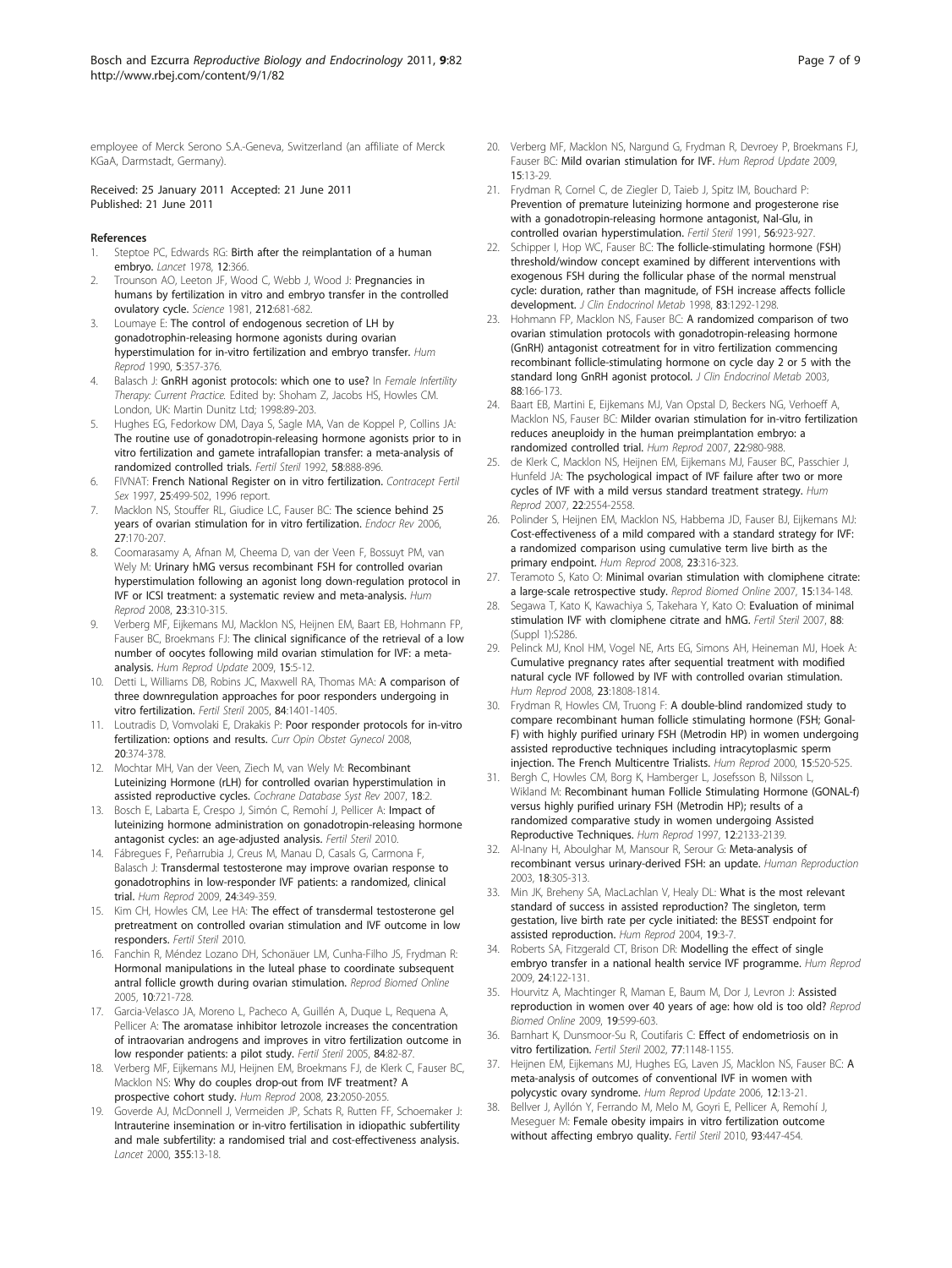- <span id="page-7-0"></span>39. Aspinall MG, Hamermesh RG: [Realizing the promise of personalized](http://www.ncbi.nlm.nih.gov/pubmed/17972499?dopt=Abstract) [medicine.](http://www.ncbi.nlm.nih.gov/pubmed/17972499?dopt=Abstract) Harv Bus Rev 2007, 85:108-117.
- 40. Shahine LK, Lamb LD, Lathi RB, Milki AA, Langen E, Westphal LM: [Poor](http://www.ncbi.nlm.nih.gov/pubmed/19855835?dopt=Abstract) [prognosis with in vitro fertilisation in Indian women compared to](http://www.ncbi.nlm.nih.gov/pubmed/19855835?dopt=Abstract) [Caucasian women despite similar embryo quality.](http://www.ncbi.nlm.nih.gov/pubmed/19855835?dopt=Abstract) PLoS ONE 2009, 4: e7599.
- 41. Loutradis D, Patsoula E, Minas V, Koussidis GA, Antsaklis A, Michalas S, Makrigiannakis A: [FSH receptor gene polymorphisms have a role for](http://www.ncbi.nlm.nih.gov/pubmed/16758348?dopt=Abstract) [different ovarian response to stimulation in patients entering IVF/ICSI-ET](http://www.ncbi.nlm.nih.gov/pubmed/16758348?dopt=Abstract) [programs.](http://www.ncbi.nlm.nih.gov/pubmed/16758348?dopt=Abstract) J Assist Reprod Genet 2006, 23:177-184.
- 42. Mohiyiddeen L, Nardo LG: Single-nucleotide polymorphisms in the FSH receptor gene and ovarian performance: future role in IVF. Hum Fertil (Camb) 2010, 13:72-78.
- 43. Alviggi C, Clarizia R, Pettersson K, Mollo A, Humaidan P, Strina I, Coppola M, Ranieri A, D'Uva M, De Placido G: [Suboptimal response to GnRHa long](http://www.ncbi.nlm.nih.gov/pubmed/19146763?dopt=Abstract) [protocol is associated with a common LH polymorphism.](http://www.ncbi.nlm.nih.gov/pubmed/19146763?dopt=Abstract) Reprod Biomed Online 2009, 18:9-14.
- 44. Lisi F, Rinaldi L, Fishel S, Lisi R, Pepe G, Picconeri MG, Campbell A, Rowe P: [Use of recombinant FSH and recombinant LH in multiple follicular](http://www.ncbi.nlm.nih.gov/pubmed/12513853?dopt=Abstract) [stimulation for IVF: a preliminary study.](http://www.ncbi.nlm.nih.gov/pubmed/12513853?dopt=Abstract) Reprod Biomed Online 2001, 3:190-194.
- 45. Ruvolo G, Bosco L, Pane A, Morici G, Cittadini E, Roccheri MC: [Lower](http://www.ncbi.nlm.nih.gov/pubmed/17126339?dopt=Abstract) [apoptosis rate in human cumulus cells after administration of](http://www.ncbi.nlm.nih.gov/pubmed/17126339?dopt=Abstract) [recombinant luteinizing hormone to women undergoing ovarian](http://www.ncbi.nlm.nih.gov/pubmed/17126339?dopt=Abstract) [stimulation for in vitro fertilization procedures.](http://www.ncbi.nlm.nih.gov/pubmed/17126339?dopt=Abstract) Fertil Steril 2007, 87:542-546.
- 46. Broekmans FJ, Kwee J, Hendriks DJ, Mol BW, Lambalk CB: A systematic review of tests predicting ovarian reserve and IVF outcome. Hum Reprod 2006, 12:685-718.
- 47. Groome NP, Illingworth PJ, O'Brien M, Pai R, Rodger FE, Mather JP, McNeilly AS: [Measurement of dimeric inhibin B throughout the human](http://www.ncbi.nlm.nih.gov/pubmed/8636341?dopt=Abstract) [menstrual cycle.](http://www.ncbi.nlm.nih.gov/pubmed/8636341?dopt=Abstract) J Clin Endocrinol Metab 1996, 81:1401-1405.
- 48. Ravhon A, Lavery S, Michael S, Donaldson M, Margara R, Trew G, et al: [Dynamic assays of inhibin B and oestradiol following buserelin acetate](http://www.ncbi.nlm.nih.gov/pubmed/11056122?dopt=Abstract) [administration as predictors of ovarian response in IVF.](http://www.ncbi.nlm.nih.gov/pubmed/11056122?dopt=Abstract) Hum Reprod 2000, 15:2297-2301.
- 49. Bancsi LF, Broekmans FJ, de Jong FH, Habbema JD, te Velde ER: [Predictors](http://www.ncbi.nlm.nih.gov/pubmed/11821092?dopt=Abstract) [of poor ovarian response in in vitro fertilization: a prospective study](http://www.ncbi.nlm.nih.gov/pubmed/11821092?dopt=Abstract) [comparing basal markers of ovarian reserve.](http://www.ncbi.nlm.nih.gov/pubmed/11821092?dopt=Abstract) Fertil Steril 2002, 77:328-336.
- 50. Seifer DB, Scott RT Jr, Bergh PA, Abrogast LK, Friedman CI, Mack CK, Danforth DR: [Women with declining ovarian reserve may demonstrate a](http://www.ncbi.nlm.nih.gov/pubmed/10428149?dopt=Abstract) [decrease in day 3 serum inhibin B before a rise in day 3 follicle](http://www.ncbi.nlm.nih.gov/pubmed/10428149?dopt=Abstract)[stimulating hormone.](http://www.ncbi.nlm.nih.gov/pubmed/10428149?dopt=Abstract) Fertil Steril 1999, 72:63-65.
- 51. Hughes EG, Robertson DM, Handelsman DJ, Hayward S, Healy DL, de Kretser DM: [Inhibin and estradiol responses to ovarian hyperstimulation:](http://www.ncbi.nlm.nih.gov/pubmed/2298853?dopt=Abstract) [effects of age and predictive value for in vitro fertilization outcome.](http://www.ncbi.nlm.nih.gov/pubmed/2298853?dopt=Abstract) J Clin Endocrinol Metab 1990, 70:358-364.
- 52. Hehenkamp WJ, Looman CW, Themmen AP, de Jong FH, Te Velde ER, Broekmans FJ: [Anti-Müllerian hormone levels in the spontaneous](http://www.ncbi.nlm.nih.gov/pubmed/16804046?dopt=Abstract) [menstrual cycle do not show substantial fluctuation.](http://www.ncbi.nlm.nih.gov/pubmed/16804046?dopt=Abstract) J Clin Endocrinol Metab 2006, 91:4057-4063.
- 53. Scheffer GJ, Broekmans FJ, Dorland M, Habbema JD, Looman CW, te Velde ER: [Antral follicle counts by transvaginal ultrasonography are](http://www.ncbi.nlm.nih.gov/pubmed/10560988?dopt=Abstract) [related to age in women with proven natural fertility.](http://www.ncbi.nlm.nih.gov/pubmed/10560988?dopt=Abstract) Fertil Steril 1999, 72:845-851.
- 54. Weenen C, Laven JS, Von Bergh AR, Cranfield M, Groome NP, Visser JA, Kramer P, Fauser BC, Themmen AP: [Anti-Müllerian hormone expression](http://www.ncbi.nlm.nih.gov/pubmed/14742691?dopt=Abstract) [pattern in the human ovary: potential implications for initial and cyclic](http://www.ncbi.nlm.nih.gov/pubmed/14742691?dopt=Abstract) [follicle recruitment.](http://www.ncbi.nlm.nih.gov/pubmed/14742691?dopt=Abstract) Mol Hum Reprod 2004, 10:77-83.
- 55. Nelson SM, Yates RW, Fleming R: [Serum anti-Müllerian hormone and FSH:](http://www.ncbi.nlm.nih.gov/pubmed/17636277?dopt=Abstract) [prediction of live birth and extremes of response in stimulated cycles](http://www.ncbi.nlm.nih.gov/pubmed/17636277?dopt=Abstract)[implications for individualization of therapy.](http://www.ncbi.nlm.nih.gov/pubmed/17636277?dopt=Abstract) Hum Reprod 2007, 22:2414-2421.
- 56. Tsepelidis S, Devreker F, Demeestere I, Flahaut A, Gervy Ch, Englert Y: [Stable serum levels of anti-Müllerian hormone during the menstrual](http://www.ncbi.nlm.nih.gov/pubmed/17485437?dopt=Abstract) [cycle: a prospective study in normo-ovulatory women.](http://www.ncbi.nlm.nih.gov/pubmed/17485437?dopt=Abstract) Hum Reprod 2007, 22:1837-1840.
- 57. van Disseldorp J, Lambalk CB, Kwee J, et al: [Comparison of inter-and intra](http://www.ncbi.nlm.nih.gov/pubmed/19840990?dopt=Abstract)[cycle variability of anti-Mullerian hormone and antral follicle counts.](http://www.ncbi.nlm.nih.gov/pubmed/19840990?dopt=Abstract) Hum Reprod 2010, 25:221-227.
- 58. Lee T, Liu HC, Huang CC, Hsieh KC, Lin PL, Lee MS: Impact of female age and male infertility on ovarian reserve markers to predict outcome of assisted reproduction technology cycles. Reprod Biol Endocrinol Online 2009, 7:100.
- 59. La Marca A, Sighinolfi G, Radi D, Argento C, Baraldi E, Artenisio AC, Stabile G, Volpe A: [Anti-Mullerian hormone \(AMH\) as a predictive marker](http://www.ncbi.nlm.nih.gov/pubmed/19793843?dopt=Abstract) [in assisted reproductive technology \(ART\).](http://www.ncbi.nlm.nih.gov/pubmed/19793843?dopt=Abstract) Hum Reprod Update 2010, 16:113-130.
- 60. Eldar-Geva T, Ben-Chetrit A, Spitz IM, Rabinowitz R, Markowitz E, Mimoni T, Gal M, Zylber-Haran E, Margalioth EJ: [Dynamic assays of inhibin B, anti-](http://www.ncbi.nlm.nih.gov/pubmed/16113044?dopt=Abstract)[Mullerian hormone and estradiol following FSH stimulation and ovarian](http://www.ncbi.nlm.nih.gov/pubmed/16113044?dopt=Abstract) [ultrasonography as predictors of IVF outcome.](http://www.ncbi.nlm.nih.gov/pubmed/16113044?dopt=Abstract) Hum Reprod 2005, 20:3178-3183.
- 61. Tremellen KP, Kolo M, Gilmore A, Lekamge DN: [Anti-mullerian hormone as](http://www.ncbi.nlm.nih.gov/pubmed/15730360?dopt=Abstract) [a marker of ovarian reserve.](http://www.ncbi.nlm.nih.gov/pubmed/15730360?dopt=Abstract) Aust N Z J Obstet Gynaecol 2005, 45:20-24.
- 62. Nakhuda GS, Chu MC, Wang JG, Sauer MV, Lobo RA: [Elevated serum](http://www.ncbi.nlm.nih.gov/pubmed/16566934?dopt=Abstract) [mullerian-inhibiting substance may be a marker for ovarian](http://www.ncbi.nlm.nih.gov/pubmed/16566934?dopt=Abstract) [hyperstimulation syndrome in normal women undergoing in vitro](http://www.ncbi.nlm.nih.gov/pubmed/16566934?dopt=Abstract) [fertilization.](http://www.ncbi.nlm.nih.gov/pubmed/16566934?dopt=Abstract) Fertil Steril 2006, 85:1541-1543.
- 63. La Marca A, Giulini S, Tirelli A, Bertucci E, Marsella T, Xella S, Volpe A: [Anti-](http://www.ncbi.nlm.nih.gov/pubmed/17071823?dopt=Abstract)[Mullerian hormone measurement on any day of the menstrual cycle](http://www.ncbi.nlm.nih.gov/pubmed/17071823?dopt=Abstract) [strongly predicts ovarian response in assisted reproductive technology.](http://www.ncbi.nlm.nih.gov/pubmed/17071823?dopt=Abstract) Hum Reprod 2007, 22:766-771.
- 64. Lee TH, Liu CH, Huang CC, Wu YL, Shih YT, Ho HN, Yang YS, Lee MS: [Serum](http://www.ncbi.nlm.nih.gov/pubmed/18000172?dopt=Abstract) [anti-Mullerian hormone and estradiol levels as predictors of ovarian](http://www.ncbi.nlm.nih.gov/pubmed/18000172?dopt=Abstract) [hyperstimulation syndrome in assisted reproduction technology cycles.](http://www.ncbi.nlm.nih.gov/pubmed/18000172?dopt=Abstract) Hum Reprod 2008, 23:160-167.
- 65. Nardo LG, Gelbaya TA, Wilkinson H, Roberts SA, Yates A, Pemberton P, Laing I: Circulating basal anti-Mullerian hormone levels as predictor of ovarian response in women undergoing ovarian stimulation for in vitro fertilization. Fertil Steril 2008.
- 66. Broer SL, Dólleman M, Opmeer BC, Fauser BC, Mol BW, Broekmans FJ: [AMH](http://www.ncbi.nlm.nih.gov/pubmed/20667894?dopt=Abstract) [and AFC as predictors of excessive response in controlled ovarian](http://www.ncbi.nlm.nih.gov/pubmed/20667894?dopt=Abstract) [hyperstimulation: a meta-analysis.](http://www.ncbi.nlm.nih.gov/pubmed/20667894?dopt=Abstract) Hum Reprod Update 2011, 17:46-54.
- 67. Nakhuda GS, Douglas NC, Thornton MH, Guarnaccia MM, Lobo R, Sauer MV: [Anti-Müllerian hormone testing is useful for individualization of](http://www.ncbi.nlm.nih.gov/pubmed/20158986?dopt=Abstract) [stimulation protocols in oocyte donors.](http://www.ncbi.nlm.nih.gov/pubmed/20158986?dopt=Abstract) Reprod Biomed Online 2010, 20:42-47.
- 68. Nelson SM, Yates RW, Lyall H, et al: [Anti-Müllerian hormone-based](http://www.ncbi.nlm.nih.gov/pubmed/19136673?dopt=Abstract) [approach to controlled ovarian stimulation for assisted conception.](http://www.ncbi.nlm.nih.gov/pubmed/19136673?dopt=Abstract) Hum Reprod 2009, 24:867-875.
- Gerasimova T, Thanasoula MN, Zattas D, Seli E, Sakkas D, Lalioti MD: [Identification and in vitro characterization of follicle stimulating](http://www.ncbi.nlm.nih.gov/pubmed/20061434?dopt=Abstract) [hormone \(FSH\) receptor variants associated with abnormal ovarian](http://www.ncbi.nlm.nih.gov/pubmed/20061434?dopt=Abstract) [response to FSH.](http://www.ncbi.nlm.nih.gov/pubmed/20061434?dopt=Abstract) J Clin Endocrinol Metab 2010, 95:529-536.
- 70. Greb RR, Grieshaber K, Gromoll J, Sonntag B, Nieschlag E, Kiesel L, Simoni M: [A common single nucleotide polymorphism in exon 10 of the](http://www.ncbi.nlm.nih.gov/pubmed/15886248?dopt=Abstract) [human follicle stimulating hormone receptor is a major determinant of](http://www.ncbi.nlm.nih.gov/pubmed/15886248?dopt=Abstract) [length and hormonal dynamics of the menstrual cycle.](http://www.ncbi.nlm.nih.gov/pubmed/15886248?dopt=Abstract) J Clin Endocrinol Metab 2005, 90:4866-4872.
- 71. Liao WX, Goh HH, Roy AC: [Functional characterization of a natural variant](http://www.ncbi.nlm.nih.gov/pubmed/12189497?dopt=Abstract) [of luteinizing hormone.](http://www.ncbi.nlm.nih.gov/pubmed/12189497?dopt=Abstract) Hum Genet 2002, 111:219-224.
- 72. Huhtaniemi I, Pettersson K: Mutations and polymorphisms in the gonadotrophin genes; clinical relevance. Clin Endocrinol 1998, 48:675-682.
- 73. Jiang M, Pakarinen P, Zhang FP, El-Hefnawy T, Koskimies P, Pettersson K, Huhtaniemi I: [A common polymorphic allele of the human luteinizing](http://www.ncbi.nlm.nih.gov/pubmed/10484773?dopt=Abstract) [hormone beta-subunit gene: additional mutations and differential](http://www.ncbi.nlm.nih.gov/pubmed/10484773?dopt=Abstract) [function of the promoter sequence.](http://www.ncbi.nlm.nih.gov/pubmed/10484773?dopt=Abstract) Hum Mol Genet 1999, 8:2037-2046.
- 74. Nilsson CH, Kaleva M, Virtanen H, Haavisto AM, Pettersson K, Huhtaniemi IT: [Disparate response of wild-type and variant forms of LH to GnRH](http://www.ncbi.nlm.nih.gov/pubmed/11157812?dopt=Abstract) [stimulation in individuals heterozygous for the LHbeta variant allele.](http://www.ncbi.nlm.nih.gov/pubmed/11157812?dopt=Abstract) Hum Reprod 2001, 16:230-235.
- 75. Alviggi C, Clarizia R, Pettersen K, Mollo A, Humaidan P, Strina I, Coppola M, Ranieri A, D'Uva M, De Placido G: [Suboptimal response to GnRHa long](http://www.ncbi.nlm.nih.gov/pubmed/19146763?dopt=Abstract) [protocol is associated with a common LH polymorphism.](http://www.ncbi.nlm.nih.gov/pubmed/19146763?dopt=Abstract) Reprod Biomed Online 2009, 18:9-14.
- 76. Gromoll J, Lahrmann L, Godmann M, Muller T, Michel C, Stamm S, Simoni M: [Genomic checkpoints for exon 10 usage in the luteinizing](http://www.ncbi.nlm.nih.gov/pubmed/17505059?dopt=Abstract) [hormone receptor type 1 and type 2.](http://www.ncbi.nlm.nih.gov/pubmed/17505059?dopt=Abstract) Mol Endocrinol 2007, 21:1984-1996.
- 77. Nordhoff V, Gromoll J, Simoni M: [Constitutively active mutations of G](http://www.ncbi.nlm.nih.gov/pubmed/10714364?dopt=Abstract) [protein-coupled receptors: the case of the human luteinizing hormone](http://www.ncbi.nlm.nih.gov/pubmed/10714364?dopt=Abstract)